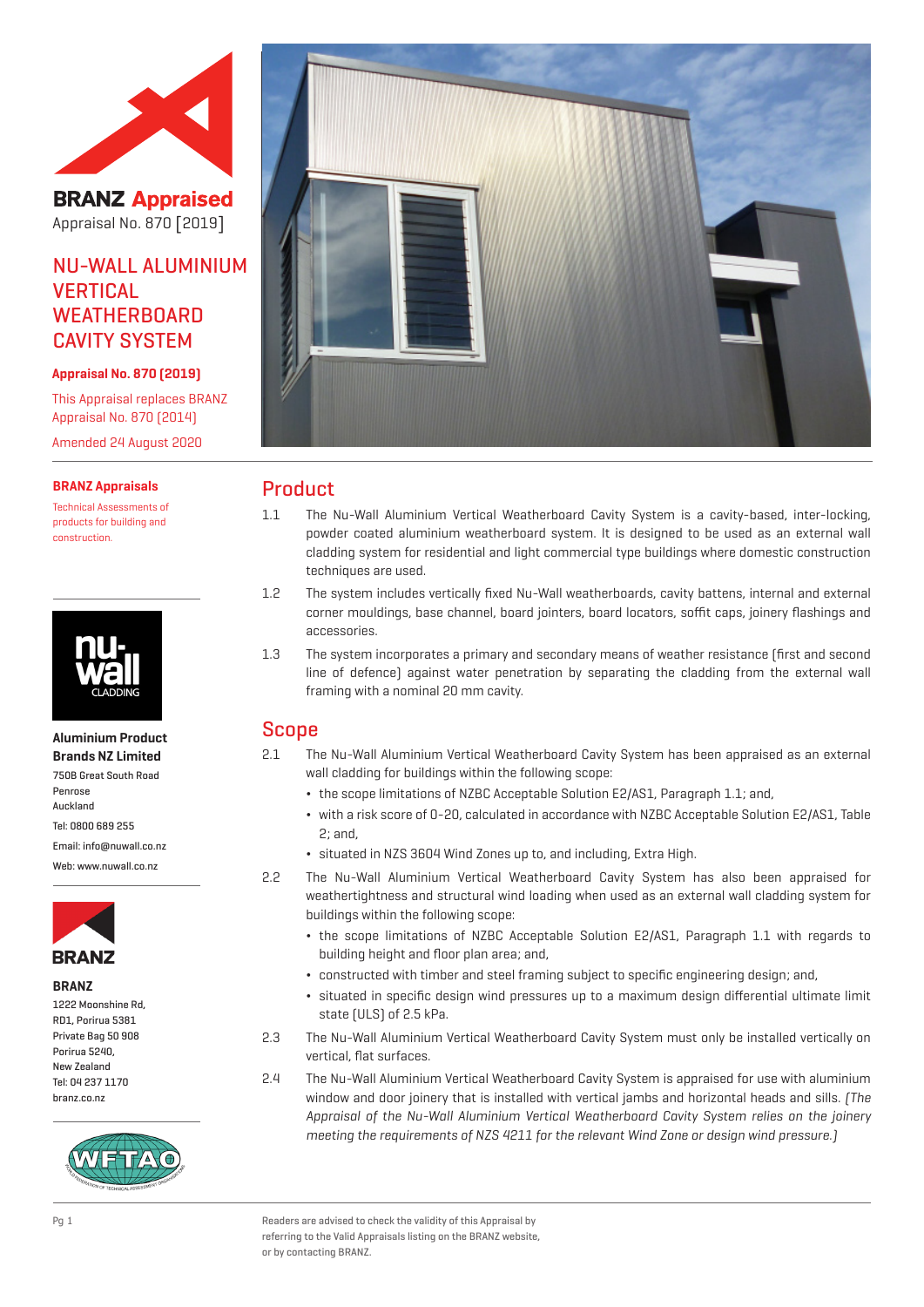

# Building Regulations

## **New Zealand Building Code (NZBC)**

3.1 In the opinion of BRANZ, the Nu-Wall Aluminium Vertical Weatherboard Cavity System if designed, used, installed and maintained in accordance with the statements and conditions of this Appraisal, will meet the following provisions of the NZBC:

**Clause B1 STRUCTURE:** Performance B1.3.1, B1.3.2 and B1.3.4. The Nu-Wall Aluminium Vertical Weatherboard Cavity System meets the requirements for loads arising from self-weight, wind and impact [i.e. B1.3.3 (a), (h) and (j)]. See Paragraphs 9.1-9.3.

**Clause B2 DURABILITY:** Performance B2.3.1 (b), 15 years and B2.3.2. The Nu-Wall Aluminium Vertical Weatherboard Cavity System meets these requirements. See Paragraphs 10.1-10.3.

**Clause E2 EXTERNAL MOISTURE:** Performance E2.3.2. The Nu-Wall Aluminium Vertical Weatherboard Cavity System meets this requirement. See Paragraphs 14.1-14.5.

**Clause F2 HAZARDOUS BUILDING MATERIALS:** Performance F2.3.1. The Nu-Wall Aluminium Vertical Weatherboard Cavity System meets this requirement and will not present a health hazard to people.

# Technical Specification

4.1 System components and accessories for the Nu-Wall Aluminium Vertical Weatherboard Cavity System, which are supplied by Aluminium Product Brands NZ Limited are:

### **Nu-Wall Weatherboards**

- ¬ Nu-Wall weatherboards are produced in a variety of profiles with covers ranging from 100 mm to 200 mm and are powder coated or anodised on the exposed surfaces. When installed, the cladding is effectively 14.5 mm thick. Nu-Wall weatherboards are supplied in 6 m lengths as standard, but can be supplied up to 9 m long.
- ¬ Nu-Wall weatherboards are manufactured from 6063 T5 or 6060 T5 aluminium alloy. The boards and accessories are extruded, cut to length then either powder coated or anodised.

#### **Accessories**

- ¬ AliBat battens extruded aluminium structural cavity battens. The battens are pre-drilled for fixing and are available mill-finished or powder coated in 5.8 m lengths.
- ¬ Base channel an extruded aluminium profile used to locate and secure the bottom of the weatherboards. The base channel is powder coated or anodised and is available in 6 m lengths.
- ¬ External and internal corner moulding an extruded aluminium 90° two-piece internal corner mould and 90° two-piece external corner mould. The mouldings are powder coated or anodised and are available in 6 m lengths.
- ¬ Universal fixing bracket an extruded aluminium locator used to secure individual weatherboards. The board locators are 45 mm long and are pre-drilled for fixing.
- ¬ J-Mould an extruded aluminium profile, powder coated or anodised and available in 6 m lengths.
- ¬ Nu-Wall jamb flashing an extruded aluminium two-piece flashing to conceal the ends of the weatherboards at the jambs and sill of window and door trim openings. The jamb flashing is powder coated or anodised and is available in 6 m lengths.
- ¬ Inter-storey joint flashing an extruded aluminium flashing used at drained inter-storey junctions. The flashing is powder coated or anodised and available in 6 m lengths.
- ¬ Nu-Wall weatherboard fixings (timber frame) 50 mm long, 8 g, Grade 304 stainless steel wood screws.
- ¬ AliBat fixings (timber frame) 50 mm long, 10 g, Grade 304 stainless steel screws with countersunk heads.
- ¬ Nu-Wall weatherboard, cavity batten, base channel and thermal break fixings (steel frame) self drilling 8 g or 10 g TEK screws to Class 3 of AS 3566.2. The screw length must allow a minimum 10 mm penetration through the steel frame.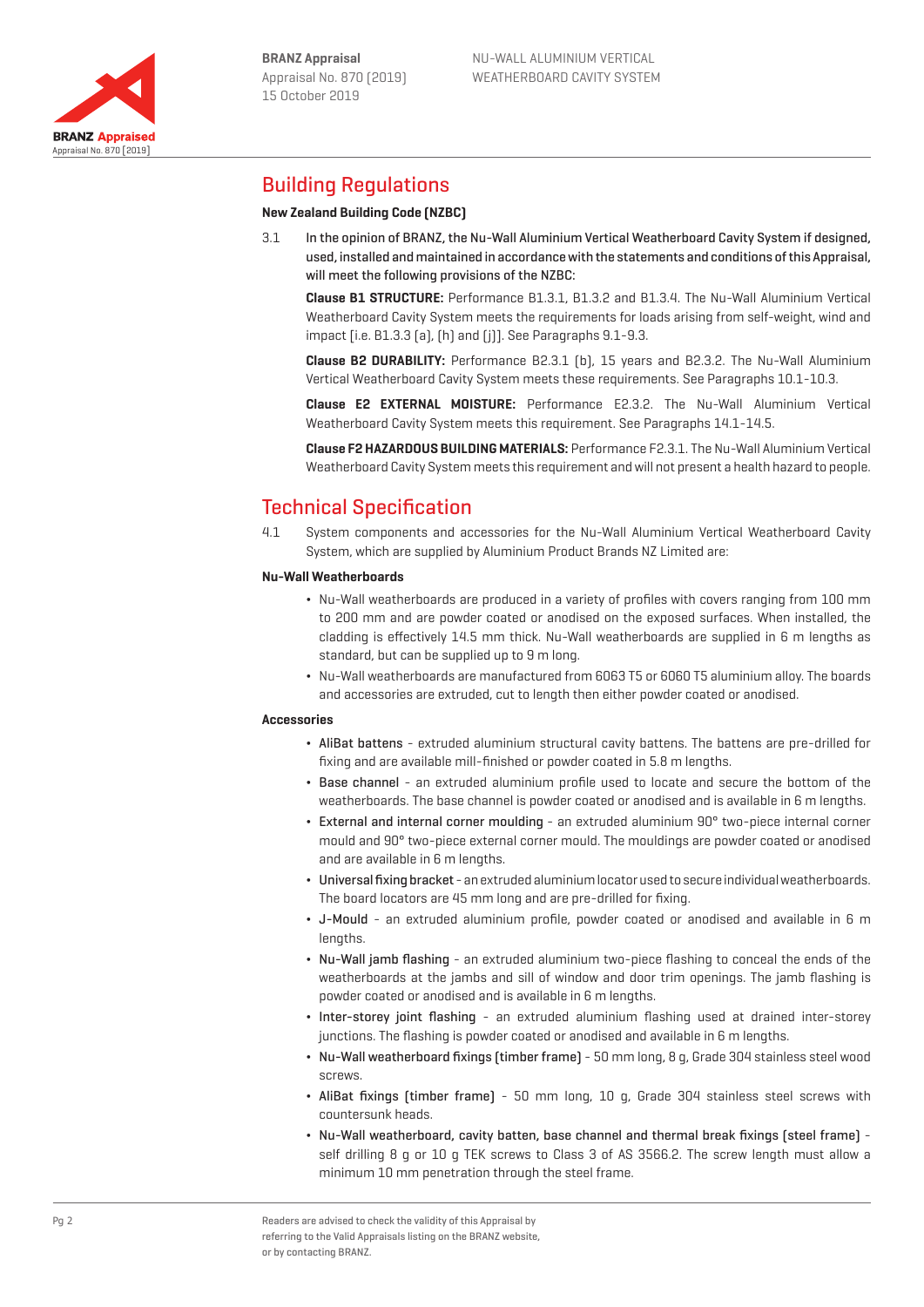

- ¬ Starter and locator bracket fixings to AliBat battens 16 mm long, 10-gauge galvanised selfdrilling TEK screws to Class 3 of AS 3566.2.
- ¬ Foam seals and tape closed-cell polyethylene foam seals and tape cut to suit the weatherboard profile. The seals are used with internal and external corner mouldings and jamb flashings to create a weather-resistant seal.
- ¬ Plastic soaker extruded polythene 110 mm wide with 2 mm upstands on each edge.
- ¬ Cavity batten barrier strip (for use with timber cavity battens) 50 mm wide medium density polyethylene (MDPE) tape supplied in rolls.
- 4.2 Accessories used with the Nu-Wall Aluminium Vertical Weatherboard Cavity System, which are supplied by the building contractor, are:
	- ¬ Flexible wall underlay building paper complying with NZBC Acceptable Solution E2/AS1 Table 23, or breather-type membranes covered by a valid BRANZ Appraisal for use as wall underlays.
	- ¬ Flexible wall underlay support polypropylene strap, 75 mm galvanised mesh, galvanised wire, or additional cavity battens for securing the flexible wall underlay in place and preventing bulging of the bulk insulation into the drainage cavity. (Note: Mesh and wire galvanising must comply with AS/NZS 4534.)
	- ¬ Rigid wall underlay plywood or fibre cement sheet complying with NZBC Acceptable Solution E2/AS1 Table 23, or rigid sheathing covered by a valid BRANZ Appraisal for use as rigid air barrier systems.
	- ¬ Flexible sill and jamb flashing tape flexible flashing tapes complying with NZBC Acceptable Solution E2/AS1, Paragraph 4.3.11, or flexible flashing tapes covered by a valid BRANZ Appraisal for use around window and door joinery openings.
	- ¬ Cavity vent strip PVC or aluminium, punched with 3-5 mm holes or slots complying with NZBC Acceptable Solution E2/AS1, Paragraph 9.1.8.3.
	- ¬ Thermal break (steel frame) expanded polystyrene (EPS) 10 mm thick in accordance with the requirements of NZBC Acceptable Solution E3/AS1, Paragraph 1.1.4 d).
	- ¬ Cavibat cavity battens manufactured from extruded polypropylene. The battens are cut after extruding to a finished size of approximately 45 mm wide by 18 mm thick. The battens are coloured green and are supplied in 1,200 mm long lengths. Cavibat cavity battens are covered by BRANZ Appraisal No. 524 (2012).
	- ¬ Cavibat R cavity battens manufactured from 10 mm thick extruded polypropylene with 10 mm thick extruded polystyrene (XPS) adhered to the back face. The battens are cut after extruding to a finished size of approximately 45 mm wide by 20 mm thick. The battens are coloured blue and are supplied in 1,200 mm long lengths. Cavibat R cavity battens are covered by BRANZ Appraisal No. 524 (2012).
	- ¬ Cavibat and Cavibat R fixings (timber frame) 40 x 2.5 mm flathead hot-dip galvanised nails or stainless steel finishing brads used to temporarily fix the battens in place until the cladding is installed.
	- ¬ Cavibat and Cavibat R fixings (steel frame) 30 or 38 mm hot-dip galvanised finishing brads used to temporarily fix the battens in place until the cladding is installed.
	- ¬ Timber cavity battens nominal 50 mm wide by 25 mm thick (minimum finished size of 45 mm wide by 18 mm thick) radiata pine treated to Hazard Class H3.1 in its final shape. The top edge of the cavity batten is to be bevelled with a minimum 15° slope towards the back of the Nu-Wall weatherboard. The back face of the batten must be grooved with 20 mm wide x 5 mm deep rebates at 100 mm centres.
	- ¬ Timber cavity batten fixings (timber frame) 40 x 2.5 mm flathead hot-dip galvanised nails or 50 x 2.87 mm hot-dip galvanised gun nails to temporarily fix the battens in place prior to installation of the cladding.
	- $\cdot$  Base channel fixings (timber frame) 50 x 2.8 mm flathead hot-dip qalvanised nails.
	- ¬ Window and door joinery head flashing extruded or folded from aluminium to suit the window or door joinery opening.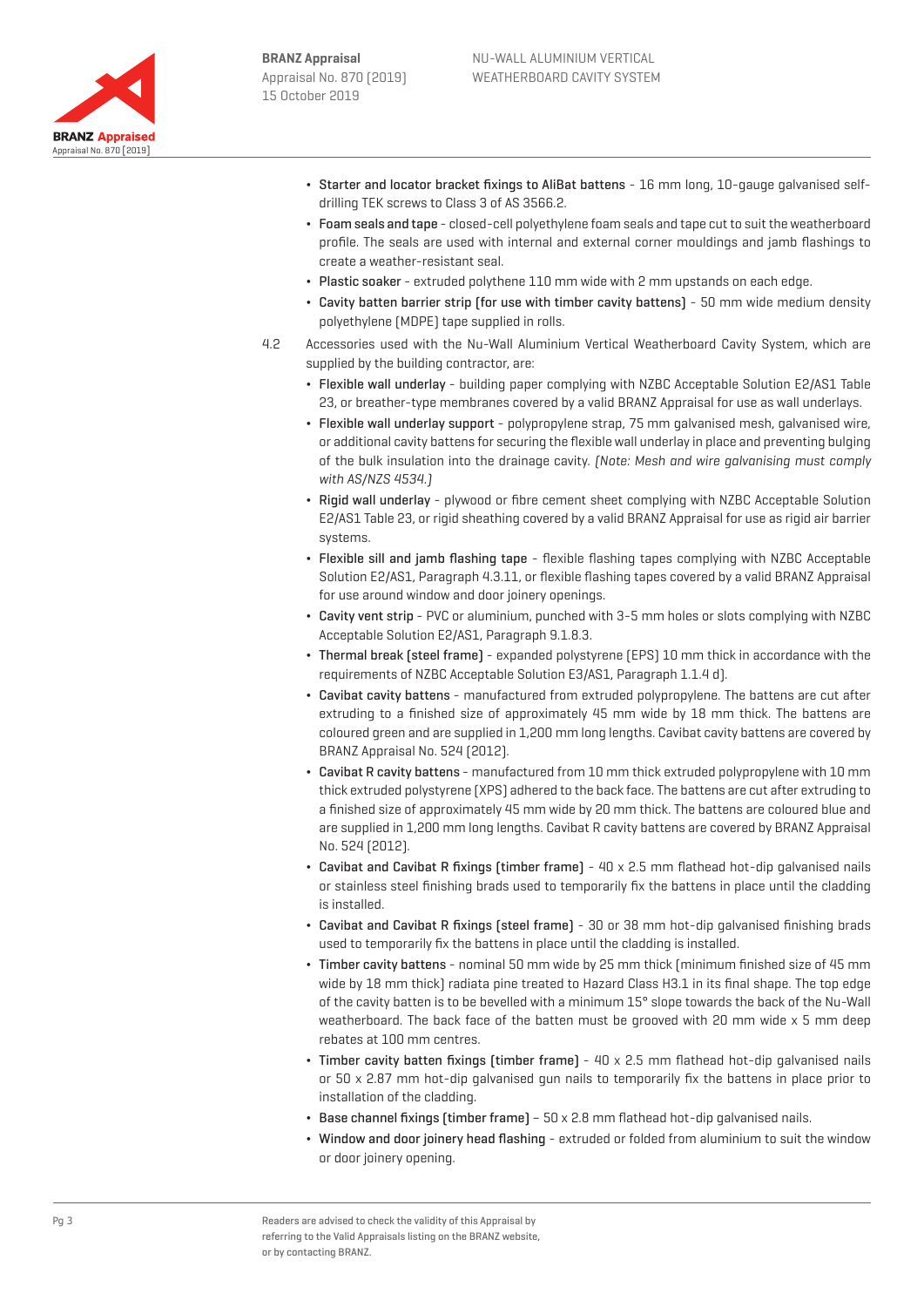

- ¬ Window and door trim cavity air seal air seals complying with NZBC Acceptable Solution E2/AS1, Paragraph 9.1.6, or self-expanding, moisture cure polyurethane foam air seals covered by a valid BRANZ Appraisal for use around window, door and other wall penetrations.
- ¬ Flexible sealant sealant complying with NZBC Acceptable Solution E2/AS1, or sealant covered by a valid BRANZ Appraisal for use as a weather sealing sealant for exterior use.

# Handling and Storage

- 5.1 Handling and storage of all materials supplied by Aluminium Product Brands NZ Limited or the building contractor, whether on-site or off-site, is under the control of the building contractor. Nu-Wall weatherboards must be stacked flat, off the ground and supported on a level platform. They must be kept dry either by storing under cover or providing waterproof covers to the stack. Care must be taken to avoid damage to powder coated surfaces. Weatherboards must always be carried on edge.
- 5.2 Other accessories must be stored so they are kept clean, dry and undamaged. All accessories must be used within the maximum storage period recommended by the manufacturer.

# Technical Literature

6.1 Refer to the Appraisals listing on the BRANZ website for details of the current Technical Literature for the Nu-Wall Aluminium Vertical Weatherboard Cavity System. The Technical Literature must be read in conjunction with this Appraisal. All aspects of design, use, installation and maintenance contained in the Technical Literature and within the scope of this Appraisal must be followed.

# Design Information

## **Framing**

## **Timber Treatment**

7.1 Timber wall framing behind the Nu-Wall Aluminium Vertical Weatherboard Cavity System must be treated as required by NZBC Acceptable Solution B2/AS1.

## **Timber Framing**

- 7.2 Timber framing must comply with NZS 3604 for buildings or parts of buildings within the scope limitations of NZS 3604. Buildings or parts of buildings outside the scope of NZS 3604 must be to a specific design in accordance with NZS 3603 and AS/NZS 1170. Where specific design is required, the framing must be of at least equivalent stiffness to the framing provisions of NZS 3604. In all cases, studs must be at maximum 600 mm centres. Dwangs must be fitted flush between the studs at maximum 600 mm centres for fixing of the weatherboards.
- 7.3 Timber wall framing and cavity battens must have a maximum moisture content of 24% at the time of cladding application.
- 7.4 Additional framing will be required at soffits and internal corners for the support and fixing of Nu-Wall weatherboards.

## **Steel Framing**

- 7.5 Steel framing must be to a specific design meeting the requirements of the NZBC.
- 7.6 The minimum framing specification is 'C' section studs and dwangs of overall section size of 75 mm web and 32 mm flange. Steel thickness must be minimum 0.55 mm.
- 7.7 In all cases studs must be at maximum 600 mm centres, with dwangs fitted flush between the studs at maximum 600 mm centres for fixing of the weatherboards.

## General

8.1 When the Nu-Wall Aluminium Vertical Weatherboard Cavity System is used for specifically designed buildings up to design differential 2.5 kPa ULS wind pressure, only the weathertightness aspects of the cladding and maximum framing centres are within the scope of this Appraisal. All other aspects of the building need to be specifically designed and are outside the scope of this Appraisal.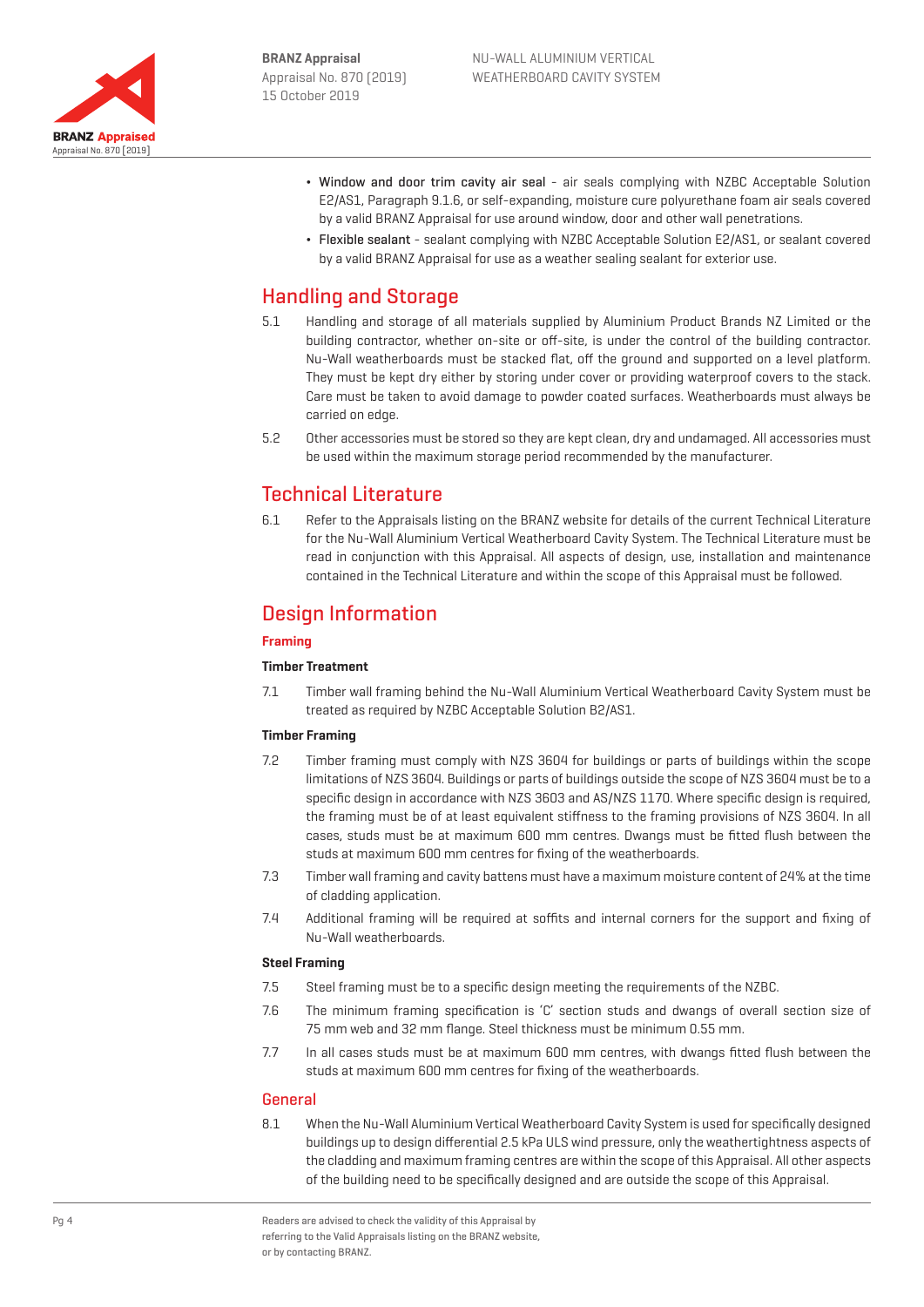

- 8.2 Punchings in the cavity vent strip must provide a minimum ventilation opening area of 1,000 mm<sup>2</sup> per lineal metre of wall in accordance with the requirements of NZBC Acceptable Solution E2/AS1, Paragraph 9.1.8.3 b).
- 8.3 The ground clearance to finished floor levels as set out in NZS 3604 must be adhered to at all times. At ground level paved surfaces, such as footpaths, must be kept clear of the bottom edge of the cladding system by a minimum of 100 mm, and unpaved surfaces by 175 mm in accordance with the requirements of NZBC Acceptable Solution E2/AS1, Table 18.
- 8.4 At deck or low pitch roof/wall junctions, the bottom edge of the Nu-Wall weatherboards must be kept clear of any adjacent surface, or above the top surface of any adjacent roof flashing by a minimum of 35 mm in accordance with the requirements of NZBC Acceptable Solution E2/AS1, Paragraph 9.1.3.
- 8.5 All external walls of buildings must have barriers to airflow in the form of interior linings with all joints stopped for Wind Zones up to and including Very High, and rigid underlays for buildings in the Extra High Wind Zone and specifically designed buildings up to 2.5 kPa design differential ULS wind pressure. Unlined gables and walls must incorporate a rigid sheathing or an air barrier which meets the requirements of NZBC Acceptable Solution E2/AS1, Table 23. For attached garages, wall underlays must be selected in accordance with NZBC Acceptable Solution E2/AS1, Paragraph 9.1.3.4. Where rigid underlays are used, the fixing lengths must be increased by a minimum of the thickness of the underlay.
- 8.6 Where penetrations through the Nu-Wall Aluminium Vertical Weatherboard Cavity System are wider than the cavity batten spacing, allowance must be made for airflow between adjacent cavities. A minimum 10 mm gap must be left between the bottom of the vertical cavity batten and the flashing to the opening.
- 8.7 Inter-storey drained joints must be constructed in accordance with the Technical Literature. Inter-storey drained joints must be provided to limit continuous cavities to the lesser of 2-storeys or 7 m in height, in accordance with the requirements of NZBC Acceptable Solution E2/AS1, Paragraph 9.1.9.4 b).
- 8.8 Where the Nu-Wall Aluminium Vertical Weatherboard Cavity System abuts other cladding systems, designers must detail the junction to meet their own requirements and the performance requirements of the NZBC. Details not included with the Technical Literature have not been assessed and are outside the scope of this Appraisal.

## **Structure**

9.1 The mass of the Nu-Wall Aluminium Vertical Weatherboard Cavity System when installed on the wall is approximately 6 kg/m<sup>2</sup>. The Nu-Wall Aluminium Vertical Weatherboard Cavity System is therefore considered a light wall cladding in terms of NZS 3604.

#### **Impact Resistance**

9.2 The Nu-Wall Aluminium Vertical Weatherboard Cavity System has good resistance to hard and soft body impacts likely to be encountered in normal residential use. The likelihood of impact damage to the system when used in light commercial situations should be considered at the design stage, and appropriate protection such as the installation of bollards and barriers should be considered for vulnerable areas.

### **Wind Zones**

9.3 The Nu-Wall Aluminium Vertical Weatherboard Cavity System is suitable for use in all Wind Zones of NZS 3604, up to, and including, Extra High where buildings are designed to meet the requirements of NZBC Acceptable Solution E2/AS1, Paragraph 1.1, or up to design differential 2.5 kPa ULS wind pressure when the buildings are specifically designed.

## **Durability**

### **Serviceable Life**

10.1 The Nu-Wall Aluminium Vertical Weatherboard Cavity System is expected to have a serviceable life ranging from 15 to 50 years provided the system is maintained in accordance with this Appraisal. Refer to Table 1.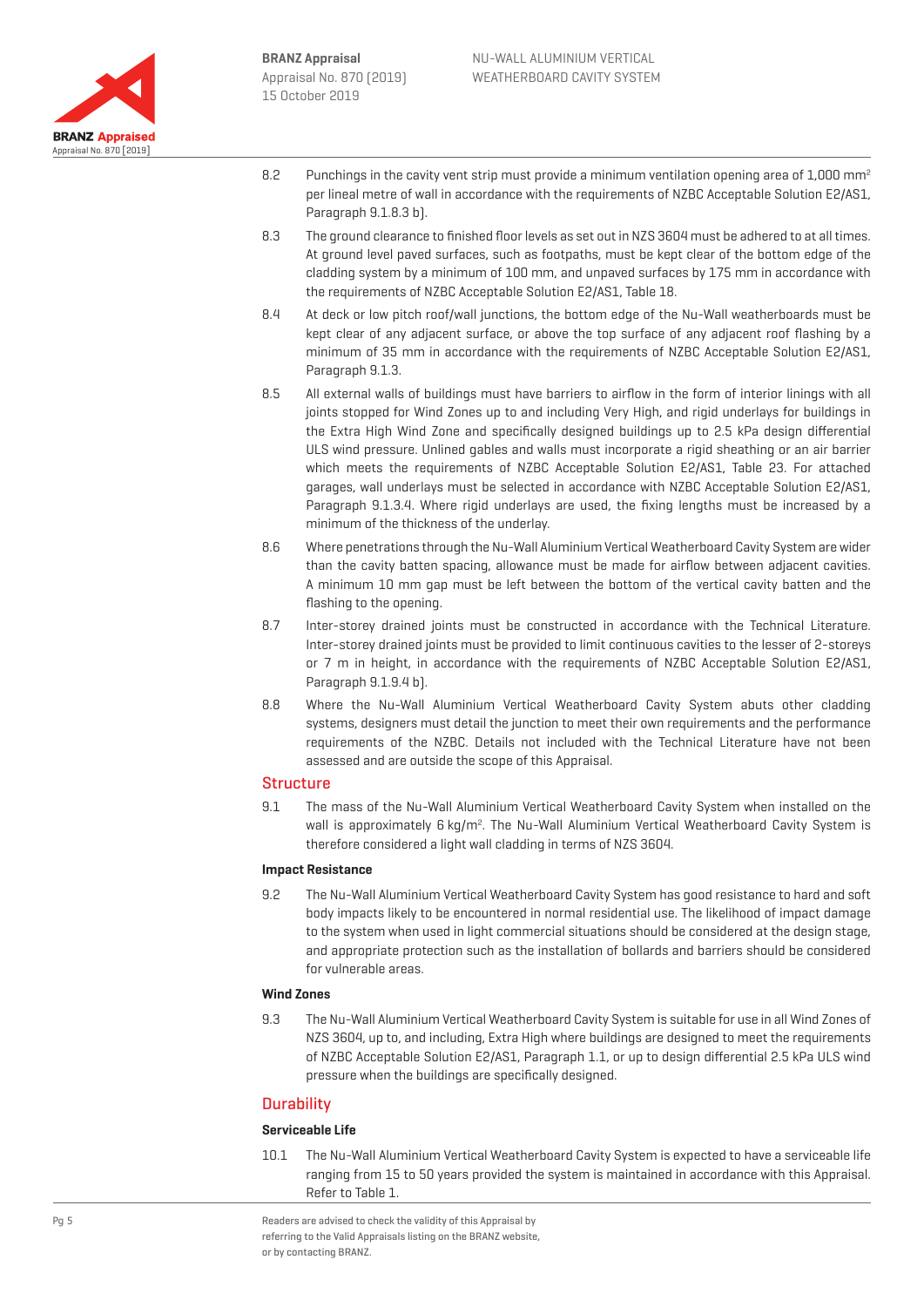

|  | NZS 3604 Exposure Zone | Expected Serviceable Life (years) |
|--|------------------------|-----------------------------------|
|  | Zone B                 |                                   |
|  | Zone C                 | $25 - 40$                         |
|  | 7nne N                 |                                   |

- **Table 1: Expected Serviceable Life of the Nu-Wall Aluminium Vertical Weatherboard Cavity System**
- 10.2 On exposure to the environment, the powder coating will gradually lose gloss unless the manufacturer's maintenance requirements are met, and coloured coatings will slowly fade. A faster reduction in appearance and a reduction in serviceable life can be anticipated in severe industrial, geothermal, and marine exposures.
- 10.3 Micro-climatic conditions, including geothermal hot spots, industrial contamination and corrosive atmospheres, and contamination from agricultural chemicals or fertilisers can convert mildly corrosive atmosphere into aggressive environments. The use of the Nu-Wall Aluminium Vertical Weatherboard Cavity System in areas subject to micro-climatic conditions requires specific design in accordance with NZS 3604, Paragraph 4.2.4, and is outside the scope of this Appraisal.
- 10.4 The galvanised TEK screws for fixing to steel framing and AliBat battens must only be used in hidden areas within NZS 3604 corrosion zones B and C. The fixing of Nu-Wall Aluminium Cladding Cavity System in areas subject to microclimatic conditions requires specific design in accordance with NZS 3604, Paragraph 4.2.4, and is outside the scope of this Appraisal.

# **Maintenance**

- 11.1 Regular maintenance is essential for Nu-Wall Aluminium Vertical Weatherboard Cavity System installations to continue to meet the NZBC durability performance provision and to maximise their serviceable life.
- 11.2 Annual inspections must be made to ensure that all aspects of the cladding system, including flashings and any joints remain in a weathertight condition. Any damaged areas or areas showing signs of deterioration which would allow water ingress, must be repaired immediately. Regular cleaning (every 6 months) of the powder coating with water and a mild detergent is required to remove grime, dirt and organic growth, to maximise the life and appearance of the cladding. Repainting of the powder coating may be considered necessary at some stage during the serviceable life of the system in order to restore the appearance of the cladding. Repainting must be carried out in accordance with the paint manufacturer's instructions for treatment of aged powder coated aluminium.
- 11.3 Minimum ground clearances as set out in this Appraisal must be maintained at all times during the life of the cladding. (Failure to adhere to the minimum ground clearances given in this Appraisal and the Technical Literature will adversely affect the long term durability of the Nu-Wall Aluminium Vertical Weatherboard Cavity System.)

# Control of External Fire Spread

## **Vertical Fire Spread**

12.1 This Appraisal only covers buildings 10 m or less in height. NZBC Functional Requirement C3.2 identifies that external vertical fire spread to upper floors only needs to be considered for buildings with a building height greater than 10 m. Control of external vertical fire spread is therefore outside the scope of this Appraisal.

## **Horizontal Fire Spread**

- 12.2 Nu-Wall weatherboards are composed entirely of aluminium and are therefore defined as noncombustible, as per NZBC Acceptable Solution C/AS2 Definitions. When Nu-Wall weatherboards are uncoated or have a directly applied surface finish of no more that 1.0 mm in thickness, they can be used within 1 m of the relevant boundary. This meets the requirements of Paragraph 5.4 of NZBC Acceptable Solution C/AS1 and Paragraph 5.8.2 a) of NZBC Acceptable Solution C/AS2.
- 12.3 Refer to NZBC Acceptable Solutions C/AS1 and C/AS2, and Verification Method C/VM2 for fire resistance rating and control of external fire spread requirements for external walls.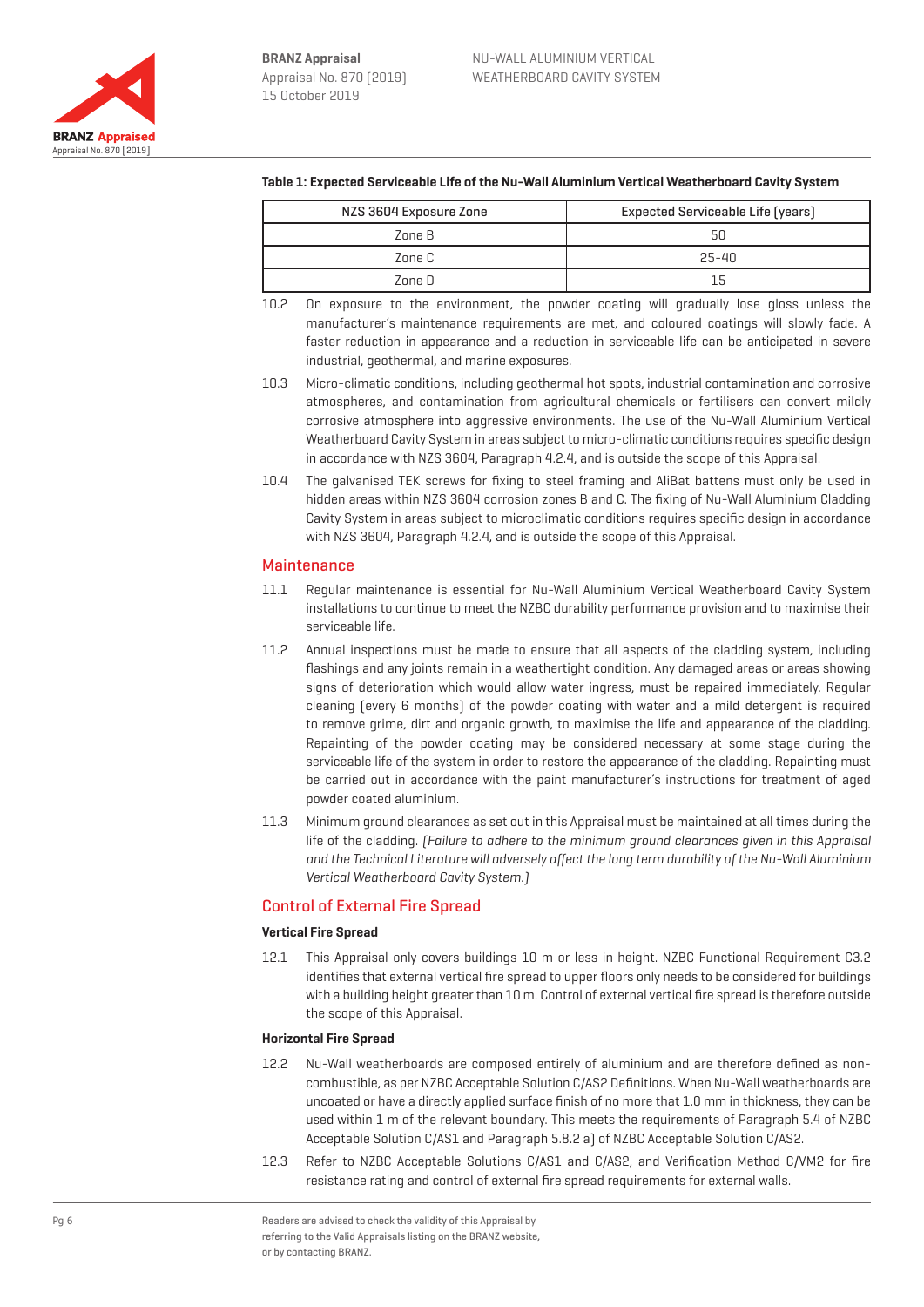

## Prevention of Fire Occurring

13.1 Nu-Wall weatherboards are considered a non-combustible material and need not be separated from heat sources such as fireplaces, heating appliances, flues and chimneys. However, when used in conjunction with, or attached to heat sensitive materials, the heat sensitive material must be separated from fireplaces, heating appliances, flues and chimneys. Part 7 of NZBC Acceptable Solutions C/AS1 and C/AS2, and NZBC Verification Method C/VM1 provide methods for separation and protection of combustible materials from heat sources.

#### External Moisture

- 14.1 The Nu-Wall Aluminium Vertical Weatherboard Cavity System, when installed in accordance with this Appraisal and the Technical Literature prevents the penetration of moisture that could cause undue dampness or damage to building elements.
- 14.2 The cavity formed by the weatherboards must be sealed off from the roof and sub-floor space to meet compliance with NZBC Clause E2.3.5.
- 14.3 The Nu-Wall Aluminium Vertical Weatherboard Cavity System allows excess moisture present at the completion of construction to be dissipated without permanent damage to building elements to meet compliance with NZBC Clause E2.3.6.
- 14.4 The details given in the Technical Literature for weather sealing are based on the design principle of having a first and second line of defence against moisture entry for all joints, penetrations and junctions. The ingress of moisture must be excluded by detailing joinery and wall interfaces as shown in the Technical Literature. Weathertightness details that are developed by the designer are outside the scope of this Appraisal and are the responsibility of the designer for compliance with the NZBC.
- 14.5 The use of the Nu-Wall Aluminium Vertical Weatherboard Cavity System where there is a designed drainage path for moisture that penetrates the cladding, does not reduce the requirement for junctions and penetrations to remain weather-resistant.

### Internal Moisture

#### **Water Vapour**

- 15.1 The Nu-Wall Aluminium Vertical Weatherboard Cavity System is not a barrier to the passage of water vapour, and when installed in accordance with this Appraisal and the Technical Literature will not create or increase the risk of moisture damage resulting from condensation. Refer to Paragraphs 15.2 and 15.3 for specific requirements for steel-framed buildings.
- 15.2 Where the Nu-Wall Aluminium Vertical Weatherboard Cavity System is installed over a steel frame, Cavibat R cavity battens must be installed over the wall underlay over each steel member. Where timber cavity battens are used, an EPS thermal break must be installed over each steel member behind the wall underlay to provide a thermal break in accordance with the requirements of NZBC Acceptable Solution E3/AS1, Paragraph 1.1.4 d). The timber cavity batten must then be installed over the wall underlay and EPS thermal break.
- 15.3 The Nu-Wall Aluminium Vertical Weatherboard Cavity System is installed over the top of the cavity battens in accordance with the Technical Literature and this Appraisal.

# Installation Information

## Installation Skill Level Requirements

16.1 All design and building work must be carried out in accordance with the Nu-Wall Aluminium Vertical Weatherboard Cavity System Technical Literature and this Appraisal by competent and experienced tradespersons conversant with the Nu-Wall Aluminium Vertical Weatherboard Cavity System. Where the work involves Restricted Building Work (RBW) this must be completed by, or under the supervision of, a Licensed Building Practitioner (LBP) with the relevant License Class.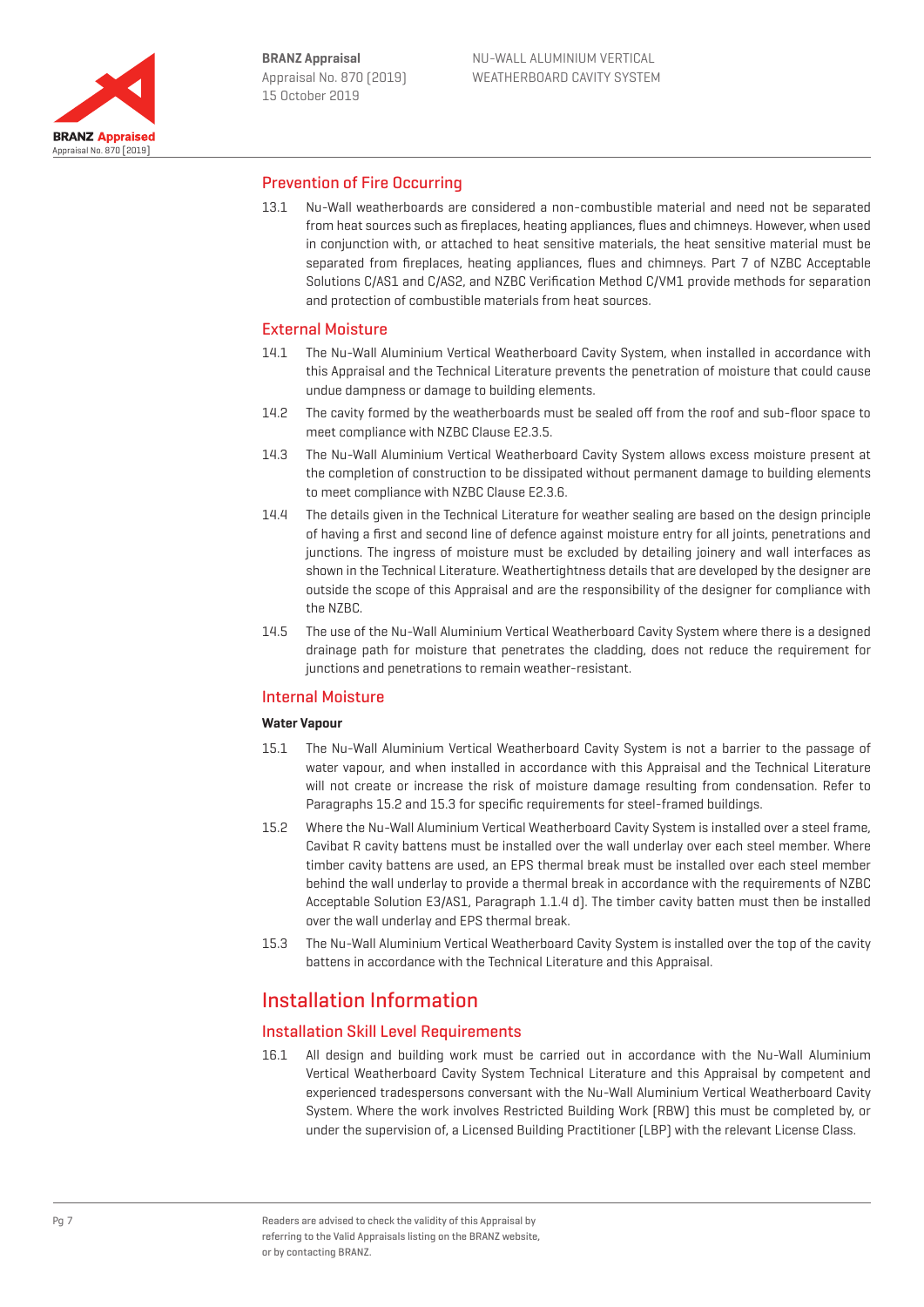

# System Installation

#### **Wall Underlay and Flexible Sill and Jamb Tape Installation**

17.1 The selected wall underlay and flexible sill and jamb tape system must be installed by the building contractor in accordance with the underlay and tape manufacturer's instructions prior to the installation of the cavity battens and the rest of the Nu-Wall Aluminium Vertical Weatherboard Cavity System. Flexible wall underlay must be installed horizontally and be continuous around corners. Underlay must be lapped 75 mm minimum at horizontal joints and 150 mm minimum over studs at vertical joints. Generic rigid sheathing materials must be installed in accordance with NZBC Acceptable Solution E2/AS1 and be overlaid with a flexible wall underlay. Proprietary systems shall be installed in accordance with the manufacturer's instructions. Particular attention must be paid to the installation of the wall underlay and sill and jamb tapes around window and door openings to ensure a continuous seal is achieved and all exposed wall framing in the opening is protected.

#### **Cavity Battens**

- 17.2 Cavity battens must be installed horizontally over the wall underlay to the framing (dwangs) at maximum 600 mm centres. Timber cavity battens over timber framing must be fixed in place with 40 x 2.5 mm flathead hot-dip galvanised nails or 50 x 2.87 mm hot-dip galvanised gun nails at maximum 800 mm centres along the batten. Timber cavity battens over steel framing (and thermal break) must be fixed in place with self-drilling 6 g Grade 304 stainless steel screws at maximum 800 mm centres along the batten. Cavibat and Cavibat R cavity battens must be fixed in place with 40 x 2.5 mm flathead hot-dip galvanised nails or stainless steel finishing brads (Cavibat over timber frame), or 30 or 38 mm hot-dip galvanised finishing brads (Cavibat R over steel frame) at maximum 800 mm centres along the batten.
- 17.3 Where studs are at greater than 450 mm centres and a flexible wall underlay is being used, a wall underlay support must be installed over the underlay at maximum 300 mm centres horizontally to prevent the underlay bulging into the cavity space when bulk insulation is installed in the wall frame cavity.

#### **Aluminium Joinery Installation**

17.4 Aluminium joinery and associated head flashings must be installed by the building contractor in accordance with the Technical Literature. The joinery must be installed plumb and level and a 7.5-10 mm nominal gap must be left between the joinery reveal and the wall framing so an air seal with in accordance with Acceptable Solution E2/AS1, Paragraph 9.1.6 can be installed after the joinery has been secured in place.

#### **Nu-Wall Weatherboard Installation**

- 17.5 Nu-Wall weatherboards may be cut on site by power saw fitted with an aluminium cutting blade. Holes and cut-outs may be formed by drilling a number of holes around the perimeter of the opening required, or by using a holesaw suitable for cutting aluminium.
- 17.6 Before the weatherboards and accessories are installed, the cavity batten barrier strip must be stapled to the face of timber cavity battens to isolate the treated batten and the aluminium weatherboard and accessories. (Note: The cavity batten barrier strip is not required when Cavibat or Cavibat R cavity battens are used.)
- 17.7 Establish the lowest point where the cladding is to start and ensure that the vented base channel can extend minimum 50 mm below the bottom plate. The vented base channel should be installed level around the building perimeter and must be fixed through the channel upstand into the bottom plate. A gap must be maintained between each end of the vented base channel and the corner moulds to allow the corner mould to finish flush with the bottom of the channel.
- 17.8 Fix the base section of the mouldings in place. The corner mouldings must be continuous in length from the underside of the vented base channel to the soffit, top of the wall or inter-storey joint.
- 17.9 Nu-Wall vertical weatherboards must be installed starting at a corner. Where possible, the full thickness of the weatherboard profile should occur wherever there is a vertical break. The weatherboards must overhang the bottom plate by a minimum of 50 mm.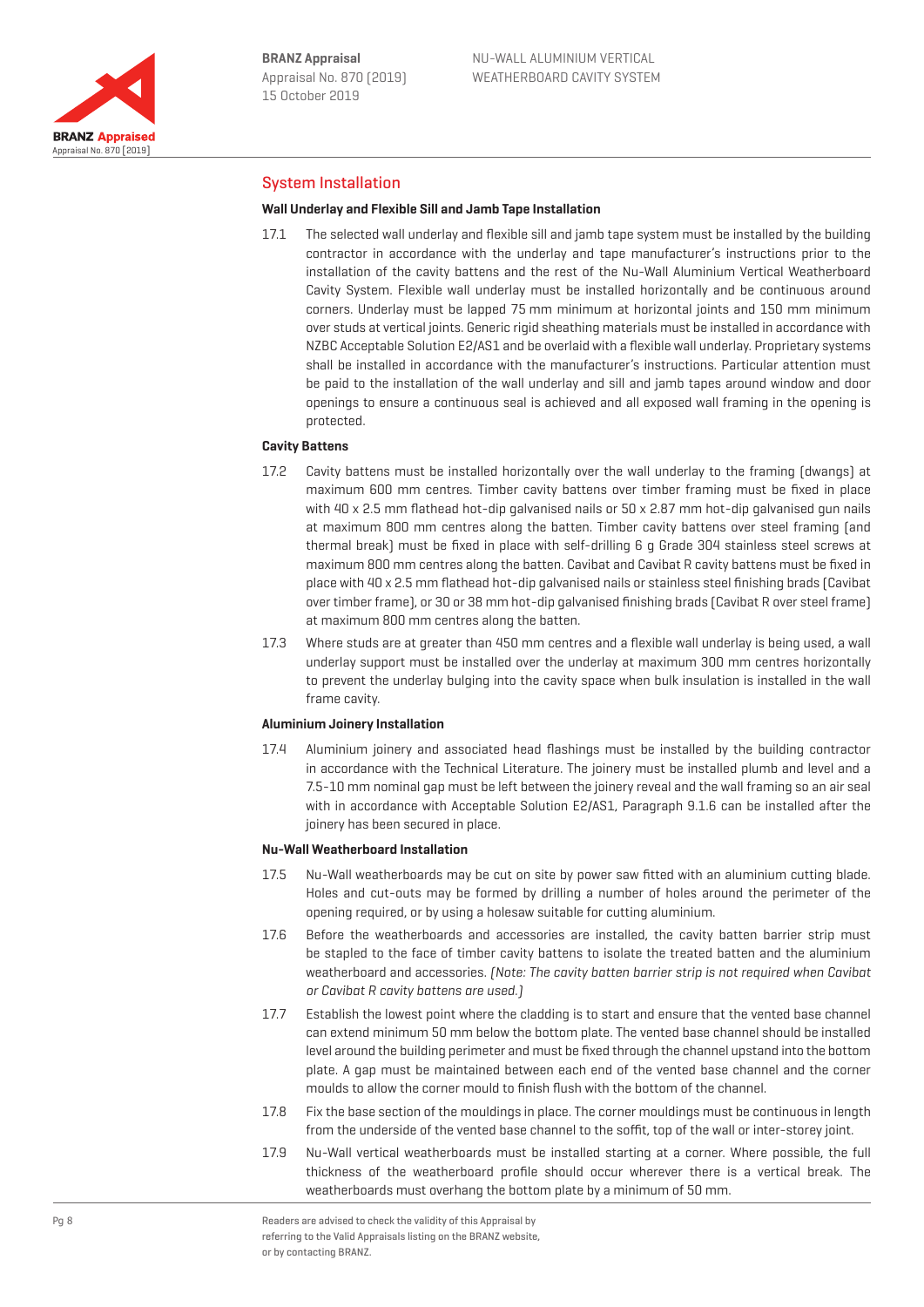

- 17.10 When the wall being clad is higher than one storey, an inter-storey drained joint must be installed at the floor joist level.
- 17.11 Nu-Wall weatherboards are cut to length allowing a 1 mm gap per metre of board for expansion. The first row of weatherboards must be slotted into the vented base channel and must then be secured at the side of the board with universal fixing brackets fixed through the cavity battens to the dwangs at maximum 600 mm centres. Ensure that the fixing bracket engages correctly with the fixing fin of the board and that the board is held firmly with no sideways pressure on it. This should eliminate distortion or cupping of the weatherboard.
- 17.12 Subsequent rows of weatherboards must be locked into the channel of the board beside it, and must be secured at the side of the board with universal fixing brackets fixed to the dwangs at maximum 600 mm centres.
- 17.13 Board fixing into timber framing is carried out using 50 mm long, 8 g Grade 304 stainless steel screws. Fixing into steel framing is carried out with self-drilling 6 g Grade 304 stainless steel screws.
- 17.14 At the completion of the weatherboard installation, the cover section of all mouldings must be securely fixed in place.
- 17.15 Window and door joinery flashings must be installed in accordance with the Technical Literature.

### **Finishing**

17.16 The Nu-Wall Aluminium Vertical Weatherboard Cavity System is pre-finished and does not require painting at the completion of installation. Touch up of scratches and the like must be completed in accordance with the instructions of Aluminium Product Brands NZ Limited.

### **Inspections**

17.17 The Technical Literature must be referred to during the inspection of the Nu-Wall Aluminium Vertical Weatherboard Cavity system.

# Health and Safety

18.1 Hearing and eye protection must be worn while cutting Nu-Wall weatherboards and accessories.

# Basis of Appraisal

19.1 The following is a summary of the technical investigations carried out:

## **Tests**

- ¬ The Nu-Wall Aluminium Weatherboard Cavity System has been tested to E2/VM1. BRANZ expert opinion on NZBC E2 code compliance for the Nu-Wall Aluminium Vertical Weatherboard Cavity System was based on testing of the Nu-Wall Aluminium Weatherboard Cavity System and evaluation of all details within the scope and as stated within this Appraisal. The testing assessed the performance of the foundation detail, window head, jamb and sill details, meter box head, jamb and sill details, board joints, internal and external corners. In addition to the weathertightness test, the details contained within the Technical Literature have been reviewed, and an opinion has been given by BRANZ technical experts that the system will meet the performance levels of Acceptable Solution E2/AS1 for drained cavity claddings.
- ¬ Uniform wind face load tests to simulate wind pressures on Nu-Wall weatherboard were carried out by BRANZ, and the results were used in assessing the Nu-Wall Aluminium Vertical Weatherboard Cavity System.

# Other Investigations

- 20.1 Structural and durability opinions have been provided by BRANZ technical experts.
- 20.2 Site inspections have been carried out by BRANZ to assess the practicability of installation, and to examine completed installations.
- 20.3 The Technical Literature for the Nu-Wall Aluminium Vertical Weatherboard Cavity System has been examined by BRANZ and found to be satisfactory.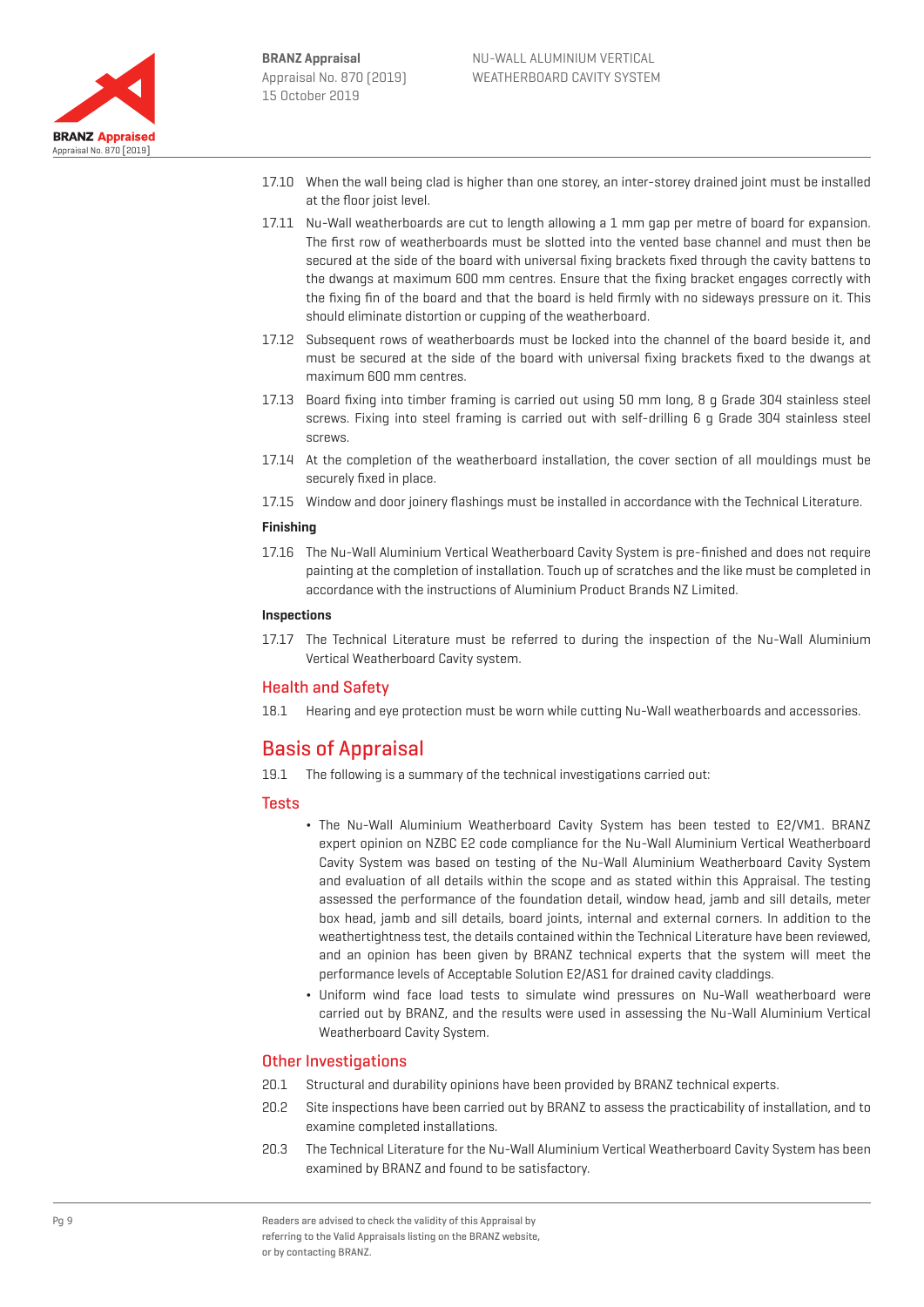

# **Ouality**

- 21.1 The manufacture of Nu-Wall weatherboards has been examined by BRANZ, and details regarding the quality and composition of the materials used were obtained by BRANZ and found to be satisfactory.
- 21.2 The quality of materials, components and accessories supplied by Aluminium Product Brands NZ Limited is the responsibility of Aluminium Product Brands NZ Limited.
- 21.3 Quality of installation on-site of components and accessories supplied by Aluminium Product Brands NZ Limited and the building contractor is the responsibility of the installer.
- 21.4 Designers are responsible for the building design, and building contractors are responsible for the quality of installation of framing systems and joinery, wall underlay, flashing tapes, airseals, joinery head flashings and cavity battens in accordance with the instructions of Aluminium Product Brands NZ Limited.
- 21.5 Sub-trades are responsible for installation of penetrations, flashings etc. that are relevant to their trade in accordance with the Nu-Wall Aluminium Vertical Weatherboard Cavity System Technical Literature.
- 21.6 Building owners are responsible for the maintenance of the Nu-Wall Aluminium Vertical Weatherboard Cavity System in accordance with the instructions of Aluminium Product Brands NZ Limited.

# Sources of Information

- ¬ AS/NZS 1170: 2002 Structural design actions.
- ¬ NZS 3603: 1993 Timber structures standard.
- ¬ NZS 3604: 2011 Timber-framed buildings.
- ¬ NZS 4211: 2008 Specification for performance of windows.
- ¬ Ministry of Business, Innovation and Employment Record of amendments Acceptable Solutions, Verification Methods and handbooks.
- ¬ The Building Regulations 1992.

# **Amendments**

# Amendment No. 1, dated 24 August 2020

This Appraisal has been amended to remove the requirement for the timber cavity battens to be grooved on the front face.